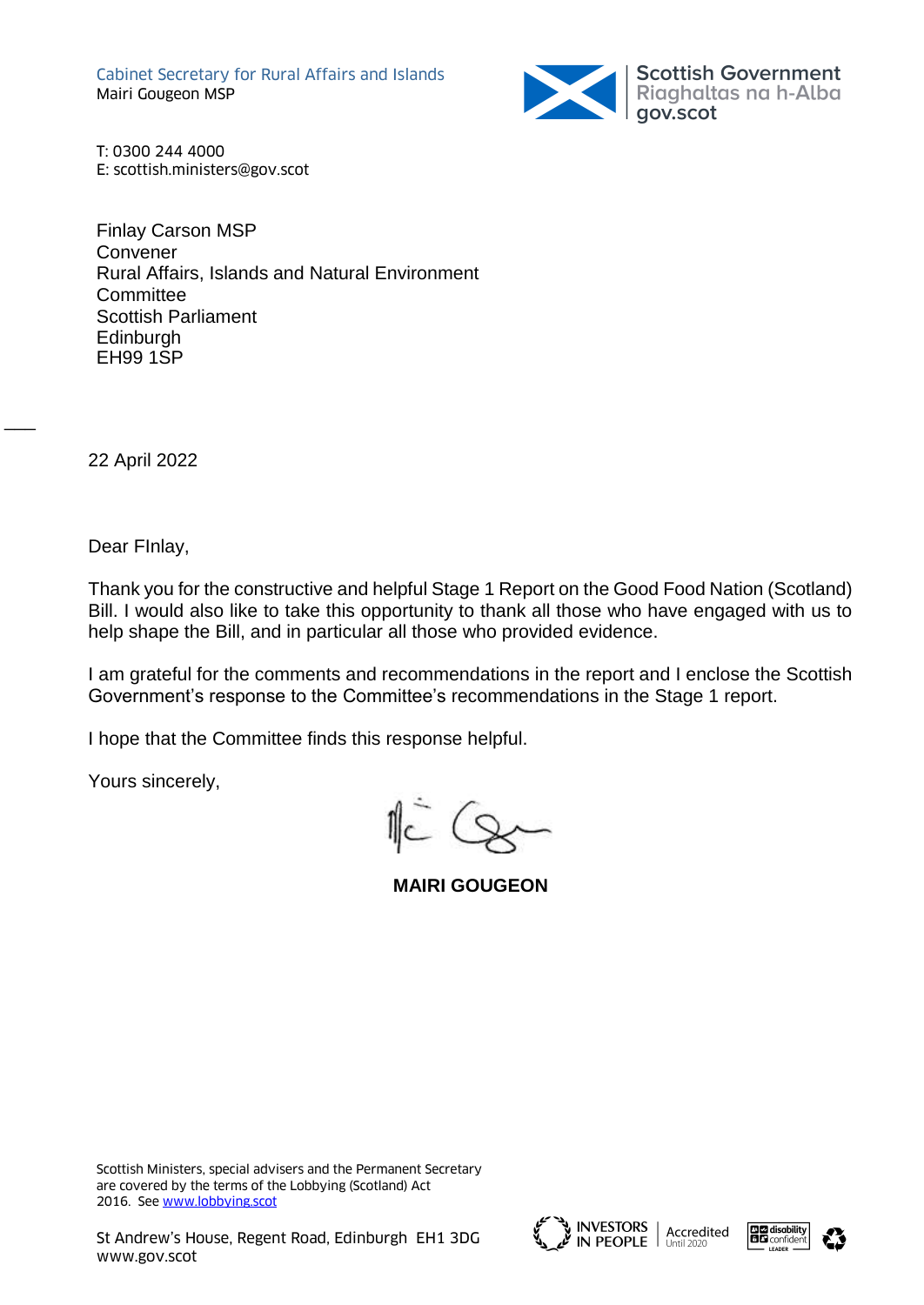# **SCOTTISH GOVERNMENT RESPONSE TO STAGE 1 REPORT**

## **Introduction**

a) In the response below the Scottish Government addresses the issues raised in the Committee's report where either a response was sought or otherwise where a response following the Stage 1 debate on the general principles of the Bill is considered helpful.

## **Framework legislation**

- 25. **The Committee notes this is a framework bill which provides for a legal requirement to publish good food nation plans but does not make provision for the detail of the plans beyond the requirements set out in section 1(3) to (5). It acknowledges the concerns raised by the majority of stakeholders that the bill does not provide for more detail relating to either the purpose and direction of travel for Scotland's food system or a coherent cross-government framework of food-related policies and legislation and their view is that, to be effective, the bill should provide this detail.**
- 26. **The Committee notes and welcomes the Cabinet Secretary's reassurances that the detail and scope called for by a significant number of those who gave evidence will be reflected in the draft good food nation plans. The Committee, therefore, fully expects the consultation on the plan to clearly articulate these wider ambitions and that these should also be reflected in the plan when it is laid before the Parliament.**

# The Scottish Government response

- b) The Scottish Government notes the Committee's comments and has listened carefully to the concerns of stakeholders around the detail of the Bill. As noted in the Cabinet Secretary's evidence session and by the Committee this is a framework Bill and so its scope is focussed on the plans that will enable progression of our Good Food Nation ambitions.
- c) The Scottish Government reiterates that the detail and scope called for by many of those that gave evidence will be reflected in the draft good food nation plans. As the Bill sets out, the plans will need to have regard to social and economic wellbeing, the environment, health and economic development, and thus the content of the plans and their implications will be broad. The Scottish Government agrees with the Committee that the consultation process associated with the good food nation plans should clearly set out the wider ambitions in relation to food policy in Scotland.





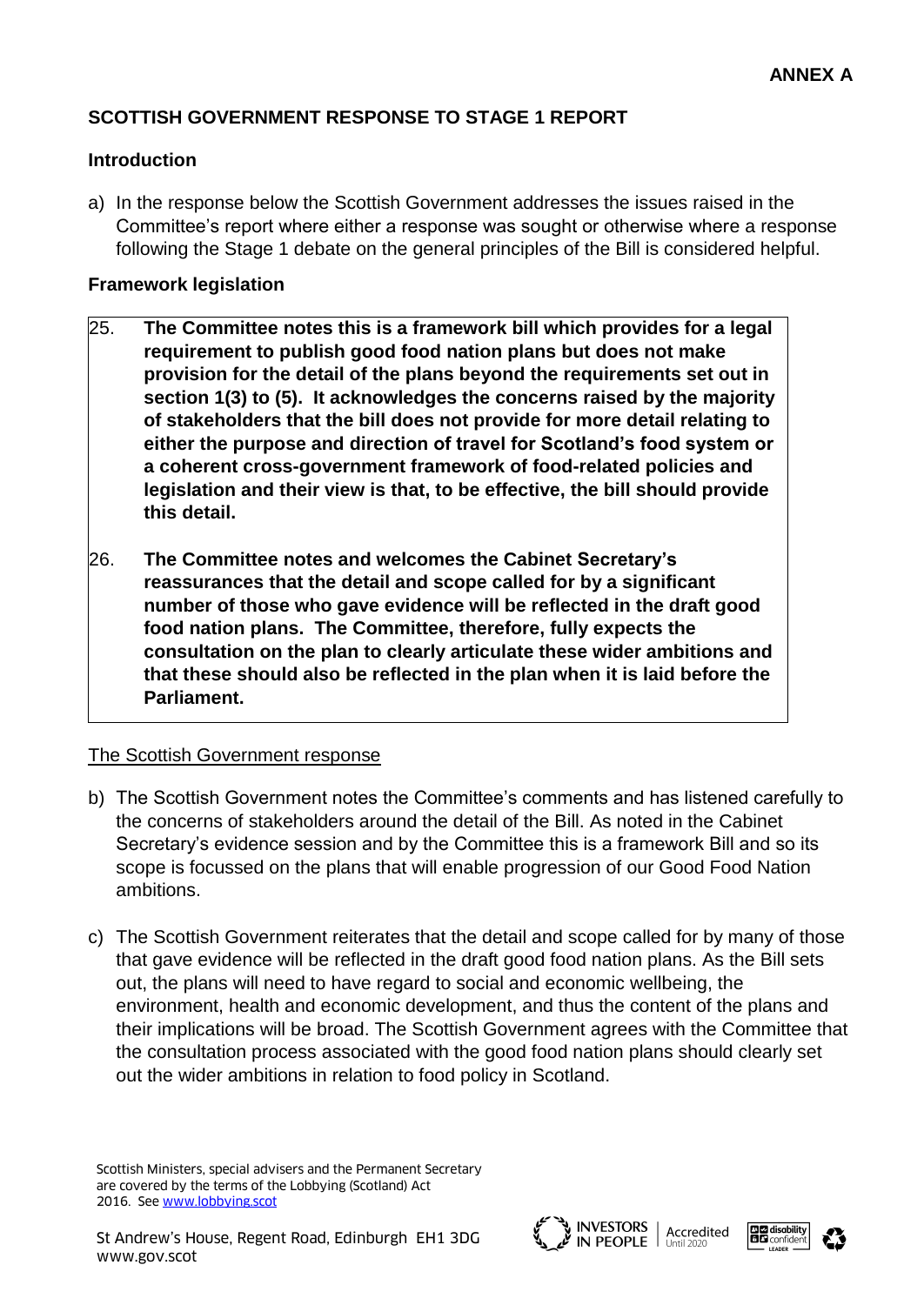- 41. **The Committee has explored in detail the issue of whether targets or more detailed outcomes should be included in the bill. The Committee notes the strong views expressed by many stakeholders that some targets or more detailed outcomes on the face of the bill are essential to drive progress; and strong views expressed by other stakeholders that statutory targets or more detailed outcomes would restrict the Scottish Ministers' flexibility.**
- 42. **The Committee has given due consideration to all the views expressed to it over the course of its inquiry and a number of possible targets were proposed but there was no overall clear consensus. The Committee agrees it would not be appropriate to include detailed targets on the face of the bill and that the national good food nation plan is the best place for these to be set out. The Committee asks for further information in advance of the Stage 1 debate about how these detailed targets would be reflected in the national good food nation plan.**
- 43. **The Committee is more persuaded by representations made to it about the bill being amended to include more high-level objectives to reflect the broad vision and ambitions for the good food nation policy. The Committee urges the Scottish Government to give further thought to how high-level objectives could be included in the bill at Stage 2, and whether section 1(5) should be widened, and to update the Parliament on its thinking in advance of the Stage 1 debate.**

- d) The Scottish Government notes and agrees with the Committee's view regarding targets. As set out in the Committee's report there was no overall consensus with respect to including detailed targets on the face of the Bill and this reflects the challenges in setting out targets that remain meaningful, up to date and representative of the whole scope of food policy within this legislation. As we have previously noted, targets will be included in national good food nation plan, the drafts of which will be subject to consultation.
- e) The Scottish Government notes the Committee's view and has listened to those that gave evidence regarding including more high-level objectives in the Bill. The Scottish Government agrees that it would be valuable to set out our ambition in the Bill in order to underpin what we are aiming to achieve through this Bill. We are giving further consideration to including appropriate provisions within the Bill and note the Committee's comments that these should reflect the broad vision and ambitions for the good food nation policy.





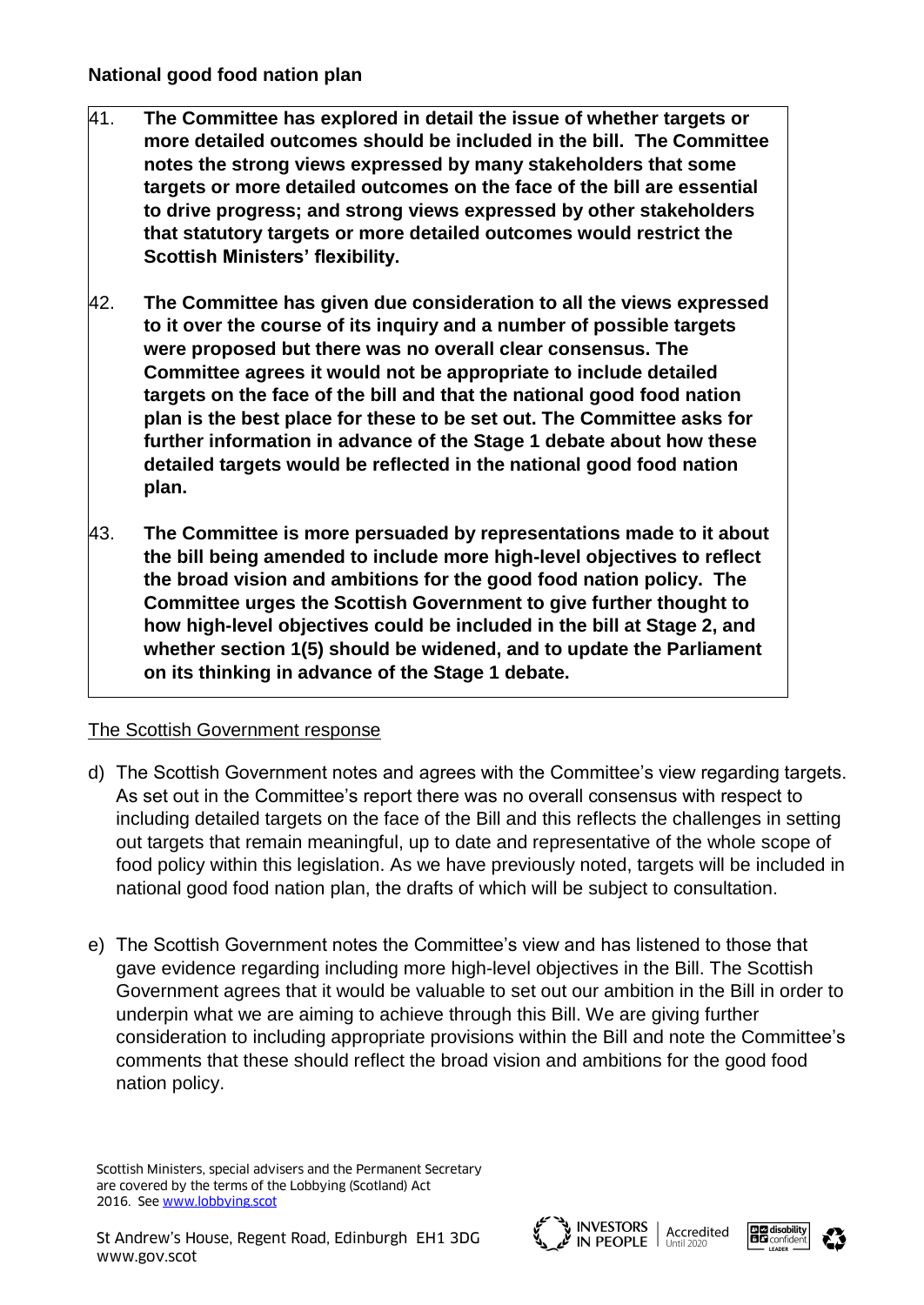- 55. **The Committee agrees that effective oversight of the good food nation policy, and accountability for the statutory good food nation plans, are essential to achieving the good food nation ambitions. The Committee does not believe that the current oversight provisions in the bill – the requirement to lay all national plans in the Scottish Parliament (sections 1 and 6) and to lay a progress report every five years (section 5) – are sufficient. Accordingly, the Committee recommends the bill is amended at Stage 2 to strengthen the oversight function.**
- 56. **The Committee notes that, as currently drafted, there would be a limited statutory role for the Scottish Parliament in relation to the good food nation plans. The bill does not provide for parliamentary approval of the national good food nation plans or consideration of the section 5 progress report.**
- 57. **The Committee believes the Parliament should have a greater role in relation to the good food nation plans. The Committee recommends the bill should be amended to require parliamentary approval after the national good food nation plan has been laid. This will give Parliament its place in the good food nation process and provide parliamentary accountability of the Scottish Government in achieving its good food nation aims. The Committee recommends parliamentary approval should be required after the first national plan has been laid under section 1 of the bill and any revised plans subsequently laid under section 6.**
- 58. **In relation to oversight of the good food nation plans more generally, the Committee notes there are significantly differing views about what this oversight function should look like and who should be tasked with it. The Committee is not in a position to make a clear recommendation as to where this oversight function should sit.**
- 59. **The Committee also notes the Scottish Government's long-standing position that a new oversight body is not required but that it is currently considering this under the terms of the Bute House Agreement. The Committee notes with concern that this consideration is in its early stages. The Committee's assumption is that any oversight role deemed necessary would be provided for through this Bill.**
- 60. **The Committee urges the Scottish Government to report back with an update on its thinking in advance of the Stage 1 debate. The Committee believes further information, and reassurance, about an oversight function is essential.**







Scottish Ministers, special advisers and the Permanent Secretary are covered by the terms of the Lobbying (Scotland) Act 2016. See [www.lobbying.scot](http://www.lobbying.scot/)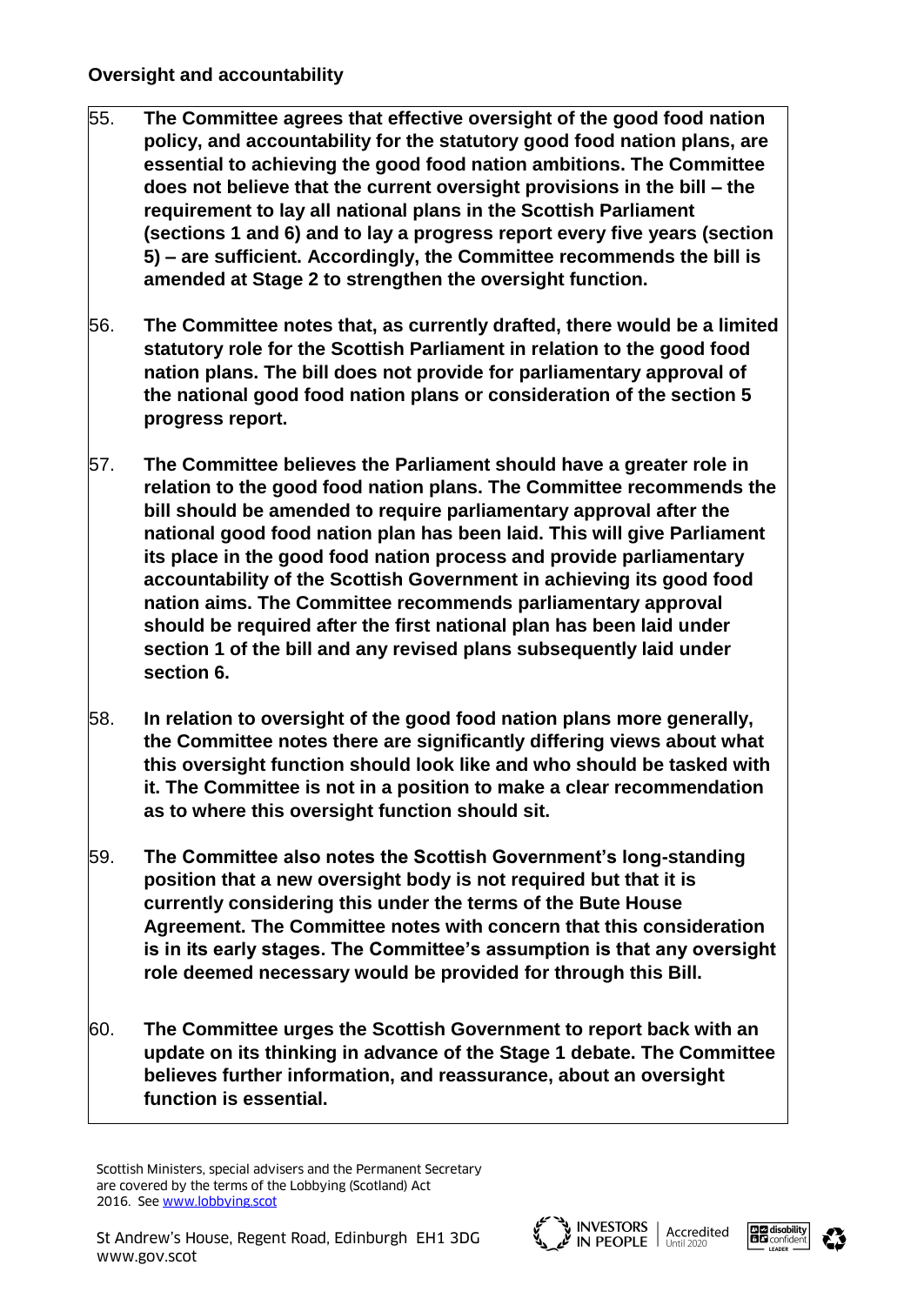- f) We note the Committee's comments in paragraph 44 and 55 that a progress report is required to be laid every five years (section 5). To clarify, section 5 requires that a progress report is laid every two years.
- g) We have taken on board the recommendations in relation to the oversight function and we will carefully consider how to further address the points made by the Committee and can confirm that any oversight role identified will be dealt with within the context of this Bill.
- h) It is the Scottish Government's position that it is for Government to develop and publish the national good food plan following consultation. However, we have taken on board the Committee's views with respect to the role of Parliament in scrutinising this work: we agree that enhancing Parliament's role in the development of the national good food nation plan requires further consideration.

# **Right to food**

- 67. **The Committee welcomes the Scottish Government's commitment, through the Bute House Agreement, to create a statutory right to food and notes the Scottish Ministers' preference for this to be incorporated via the forthcoming human rights legislation.**
- 68. **The Committee notes the views of some stakeholders who want the right to food to be incorporated into this bill. Members recognise, however, that human rights legislation is the best vehicle to provide for a right to food and the Committee is, therefore, content with the right to food not being formally incorporated into Scots law via this bill.**
- 69. **The Committee, however, also calls for the bill to align closely to the proposed right to food, especially until a statutory right to food is in place. The Committee would welcome further information about the timescale for the proposed human rights legislation.**

# The Scottish Government response

i) The Scottish Government welcomes the Committee's agreement that human rights legislation is the best vehicle to provide for a right to adequate food. As noted in the evidence sessions section 3(2)(a) of the Bill sets out a duty on Scottish Ministers to have regard to Article 11 (so far as it concerns adequate food) of the International Covenant on Economic, Social and Cultural Rights and a new Human Rights Bill will be introduced to Parliament during this (2021-26) parliamentary session.





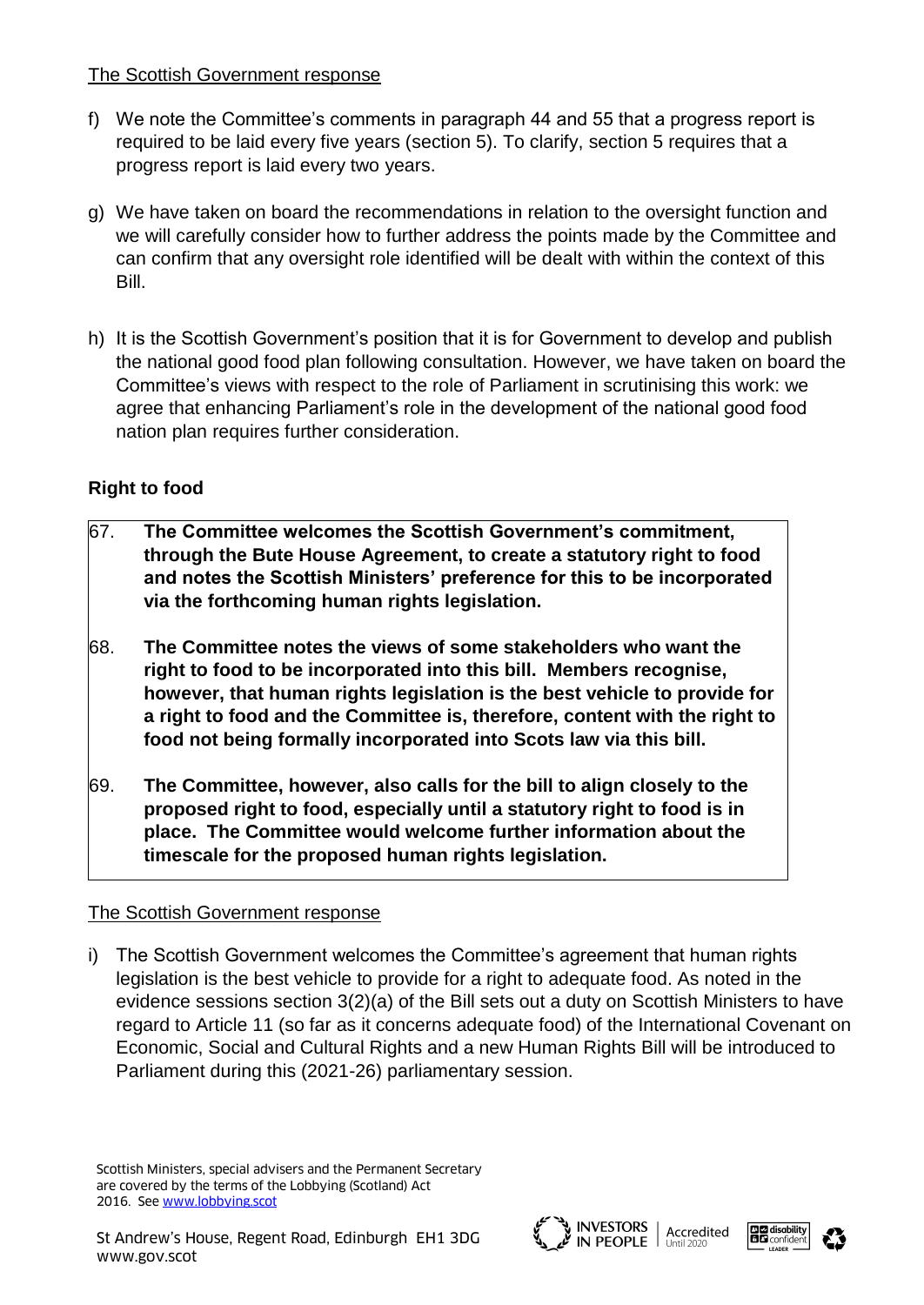# **Section 2 – preparation of plan: consultation**

77. **The Committee agrees that any consultation undertaken by the Scottish Ministers on the draft national good food nation plan must be as wide, inclusive and participatory as possible, in line with its own guidance and equalities duties. The Committee agrees with the evidence it received that the consultation methods used should be tailored for each specific audience and that 'one size will not fit all'. The Committee, therefore, welcomes the commitments made by the Cabinet Secretary, and her officials, that the Scottish Government's approach to consultation will be as open, accessible and inclusive as possible.**

# The Scottish Government response

j) Noted. The Scottish Government intends for any future consultations on the national good food nation plan to be as open, accessible and inclusive as possible.

# **Section 3 – preparation of plan: consideration of international instruments**

# 83. **The Committee is content with the policy intention set out in section 3. The Committee notes, and agrees with, the provision that any amendments to the list of international instruments should be made under the affirmative procedure.**

# The Scottish Government response

k) Noted.

# **Section 4 – effect of plan**

- 96. **The Committee believes that section 4 – the requirement on the Scottish Ministers to have regard to the national plan when exercising specified functions to be set out in subordinate legislation – is key to the effectiveness of the plans. It is regrettable that a draft list has not been available for the Parliament to scrutinise alongside the primary legislation.**
- 97. **The Committee welcomes, however, the Cabinet Secretary's confirmation that the proposed specified functions or functions falling within a specified description will be included with the consultation on the draft national good food nation plan.**
- 98. **The Committee recommends the Scottish Government consult on whether the list of specified functions or functions falling within a**





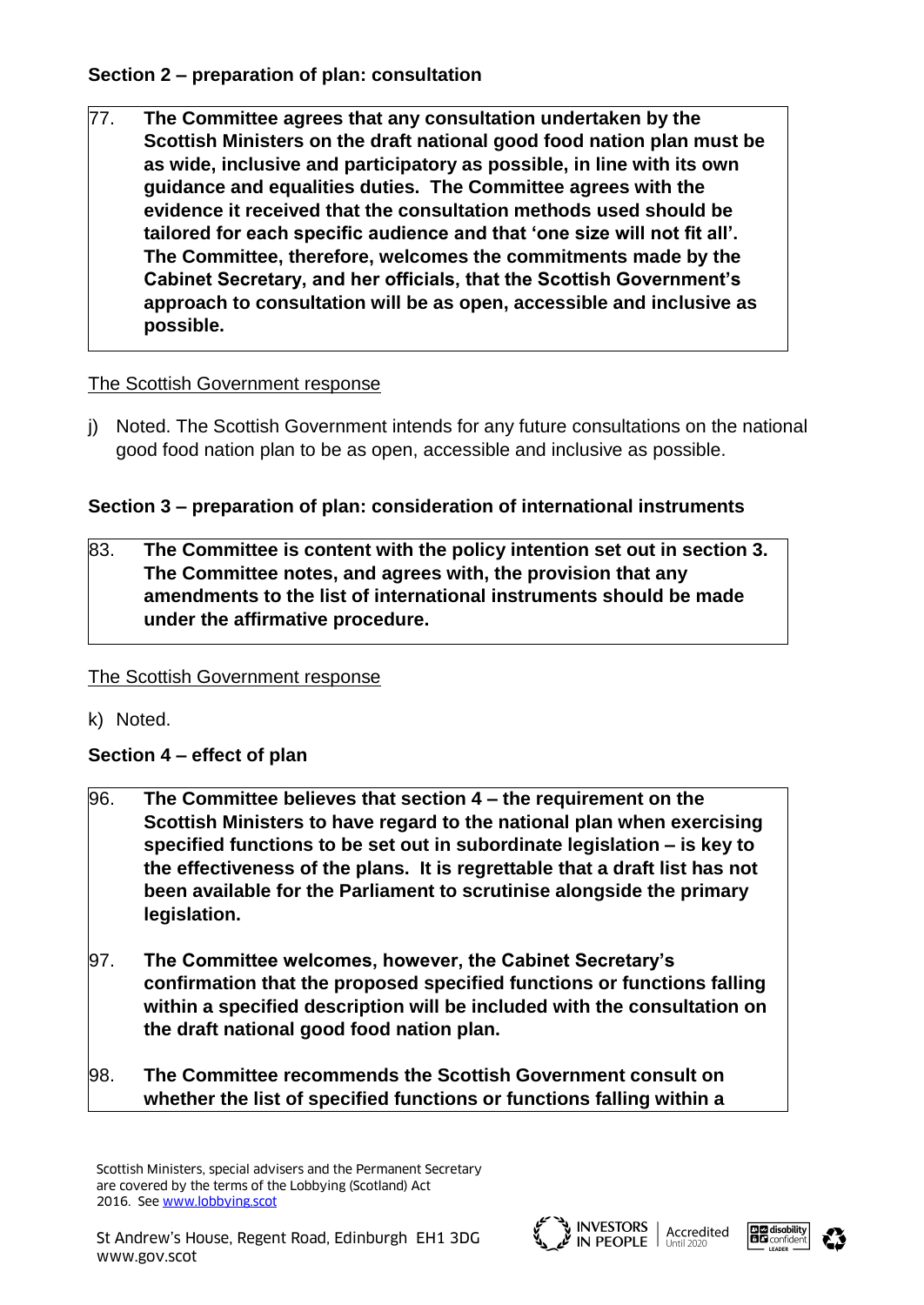# **specified description remain fit for purpose or should be revised when undertaking future consultations under section 2.**

## The Scottish Government response

l) The Scottish Government welcomes the Committee's comments on specified functions and will give further consideration to the Committee's recommendation on consulting on whether the specified functions or functions falling within a specified description remain fit for purpose or should be revised when undertaking future consultations under section 2.

# **Parliamentary scrutiny of the specified functions or functions falling within a specified description**

- 103. **The Committee notes the negative procedure was chosen as it was felt the purpose of section 4 did not meet the criteria "usually reserved for the affirmative procedure" and that the subordinate legislation could include "quite detailed and lengthy lists". The Committee, however, believes section 4 should meet the criteria for the affirmative procedure and that subordinate legislation made under section 4 should be given the more detailed parliamentary scrutiny which is part of the affirmative procedure.**
- 104. **Accordingly, the Committee believes there should be a stronger role for the Parliament in scrutinising these specified functions. The Committee believes a proportionate approach needs to be taken and recommends, therefore, that the first set of regulations made under section 4 should be considered under the affirmative procedure, with subsequent amendments considered under the negative procedure. This would enable this Committee to reassure itself that the range of functions raised in evidence have been properly taken into account.**

# The Scottish Government response

m) The Scottish Government notes the Committee's response and will give further consideration to the proposal that the first set of regulations made under section 4 should be considered under the affirmative procedure, with subsequent amendments considered under the negative procedure.

# *Duty to 'have regard' to the national good food nation plan*

108. **The Committee notes the Scottish Government's explanation about what the duty to 'have regard' would mean in practice and the Cabinet Secretary's comments about the national plan including information about how the Scottish Ministers could demonstrate they have had** 





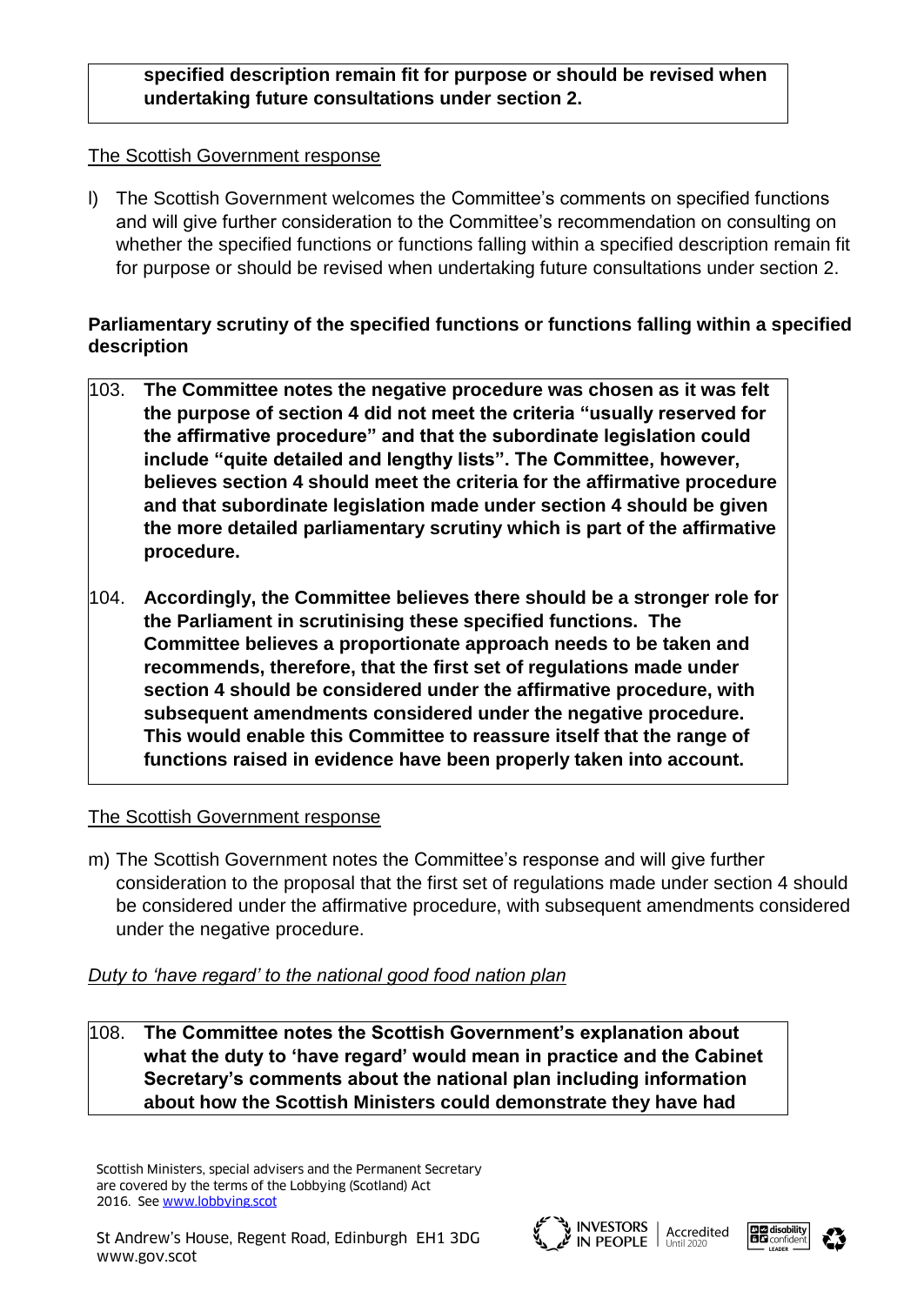# **regard. The Committee welcomes these comments and recommends the Scottish Government include this information in the national plan.**

#### The Scottish Government response

- n) The Scottish Government will consider how best to demonstrate that Ministers have complied with the duty to 'have regard' to the national good food nation plan when formulating policy.
- 111. **The Committee recognises this reporting provision is an important aspect of the Scottish Government's proposed oversight mechanisms.**
- 112. **The Committee notes the Bill does not require the Scottish Government to consult with stakeholders in advance of publishing its section 5 reports and the Committee queries the value of a progress report which is not informed by key stakeholders' views. The Committee seeks further information from the Scottish Government, in advance of the Stage 1 debate, about how it intends to inform its section 5 reports and how it will engage with key stakeholders as part of this process.**
- 113. **As these section 5 reports will be fundamental in the path towards achieving the good food nation ambitions, the Committee expects they will be given an appropriate level of scrutiny, both by the Parliament and by any body is charged with an oversight function for the national good food plan. The Committee commits to scrutinise these reports over the course of this parliamentary session in order to track the Scottish Government's progress towards a good food nation. When responding to the Committee's recommendations in relation to an oversight body, the Committee asks that the Scottish Government include information about how it expects this body will scrutinise section 5 reports.**

# The Scottish Government response

- o) The Scottish Government welcomes the Committee's commitment to scrutinising the section 5 reports and looks forward to working with the Committee to obtain their views on the reports. As noted by the Committee the section 5 reports are fundamental to achieving the good food nation ambitions and will enable stakeholders to track progress against the indicators set out in the good food nation plan. Once published the Scottish Government will lay the report before the Scottish Parliament as currently set out in the Bill.
- p) As noted above in paragraph g) the Scottish Government intends to consider the points raised about a possible oversight function, this will include consideration of the





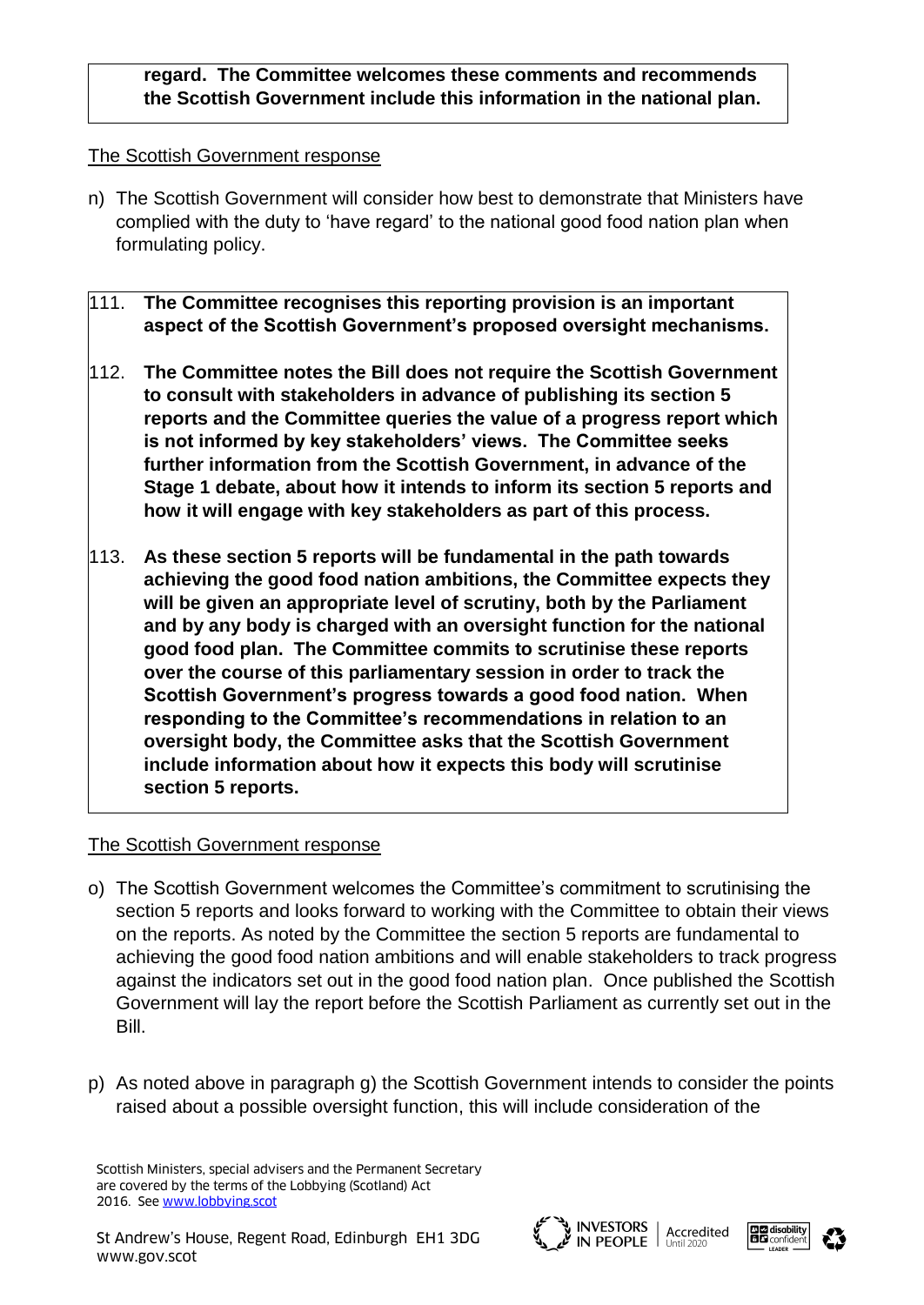Committee's views in relation to scrutiny of section 5 reports. The committee's comments with respect to the role of stakeholders' views will be factored into our consideration.

116. **The Committee notes the Scottish Ministers are not required to consult as part of its section 6 reviews of the national good food nation plan and in advance of revising the national plan. The Committee asks the Scottish Government, in its response to this report, to reflect on whether it would be open to a requirement to consult as part of the review process.**

## The Scottish Government response

- q) The Scottish Government notes the Committee's view on the requirement to consult as part of its section 6 review and will give this further consideration during the Bill process.
- 126. **The Committee notes that, whilst some local authorities embraced the good food nation vision some time ago, other authorities will be at an earlier stage of their good food nation journey. The Committee considers it essential to ensure that these authorities have access to information and advice to support the development of their plans. The Committee calls on the Scottish Government, therefore, to set out in its response to this report how it intends to provide this information and advice.**
- 127. **The Committee notes health boards' chief executives' request for clarification about how the requirement to produce a good food nation plan would sit alongside health boards' existing mechanisms and plans. The Committee asks for a direct response on this point in the Cabinet Secretary's response to this report and in advance of the Stage 1 debate.**

#### The Scottish Government response

- r) The Scottish Government notes the points raised by the Committee about the differences between local authorities in relation to their good food nation journeys. This has been raised in our ongoing discussions with COSLA and we have committed to give further consideration to ways to help, such as the provision of guidance.
- s) The Scottish Government notes the Committee's comments in relation to the letter received from NHS Board Chief Executives and their concerns about how the good food nation plans will sit alongside health boards' existing mechanisms and plans. The Scottish Government will work with health boards to address the points raised.







Scottish Ministers, special advisers and the Permanent Secretary are covered by the terms of the Lobbying (Scotland) Act 2016. See [www.lobbying.scot](http://www.lobbying.scot/)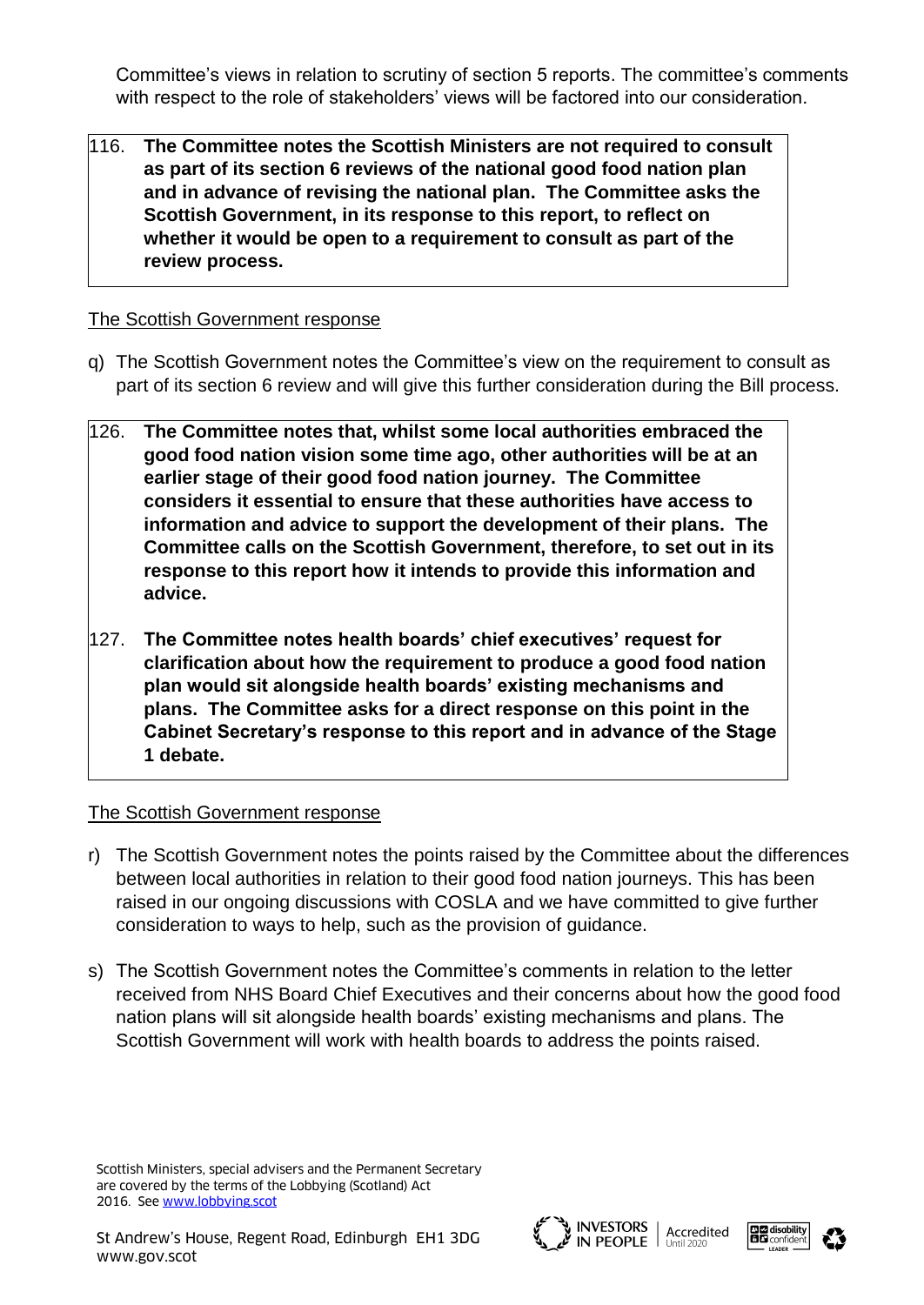- 138. **The Committee sees the potential value of extending the section 7 requirement to other public bodies in appropriate circumstances but is concerned that the bill would give the Scottish Ministers the power to do so without any formal consultation with stakeholders or scrutiny by the Scottish Parliament. The Committee believes there should be some level of consultation and scrutiny associated with the decision to specify additional relevant authorities.**
- 139. **Accordingly, the Committee notes the DPLRC's recommendation that the bill should be amended to require the Scottish Government to consult in advance of specifying an additional relevant authority under section 7(2)(c). The Committee asks the Scottish Government for its response to this recommendation.**
- 140. **The Committee also recommends that the Scottish Ministers, and relevant authorities, use their progress reports (required under section 5 and section 11 respectively) as a vehicle to set out any comments or recommendations on whether any additional relevant authorities should be specified.**

- t) The Scottish Government notes the Committee's comments with regard to formal consultation and scrutiny in section 7 and that regulations under section 7(2)(c) be made under the affirmative procedure and will give this further consideration.
- u) The Scottish Government notes the recommendation that the progress reports required under section 5 and section 7 be used to set out any comments or recommendations on whether any additional relevant authorities should be specified.
- 148. **The Committee has already set out its main conclusions and recommendations in relation to the question of whether more detailed targets or outcomes should be included in the bill earlier in this report.**
- 149. **Whilst the Committee agrees it would not be appropriate to include detailed targets on the face of the bill, it is more persuaded by representations made to it about the bill being amended to include high-level objectives to reflect the broad vision and ambitions for the good food nation policy. The Committee urges the Scottish Government to give further thought to how high-level objectives could be included in the bill at Stage 2 and to update the Parliament on its thinking in advance of the Stage 1 debate.**





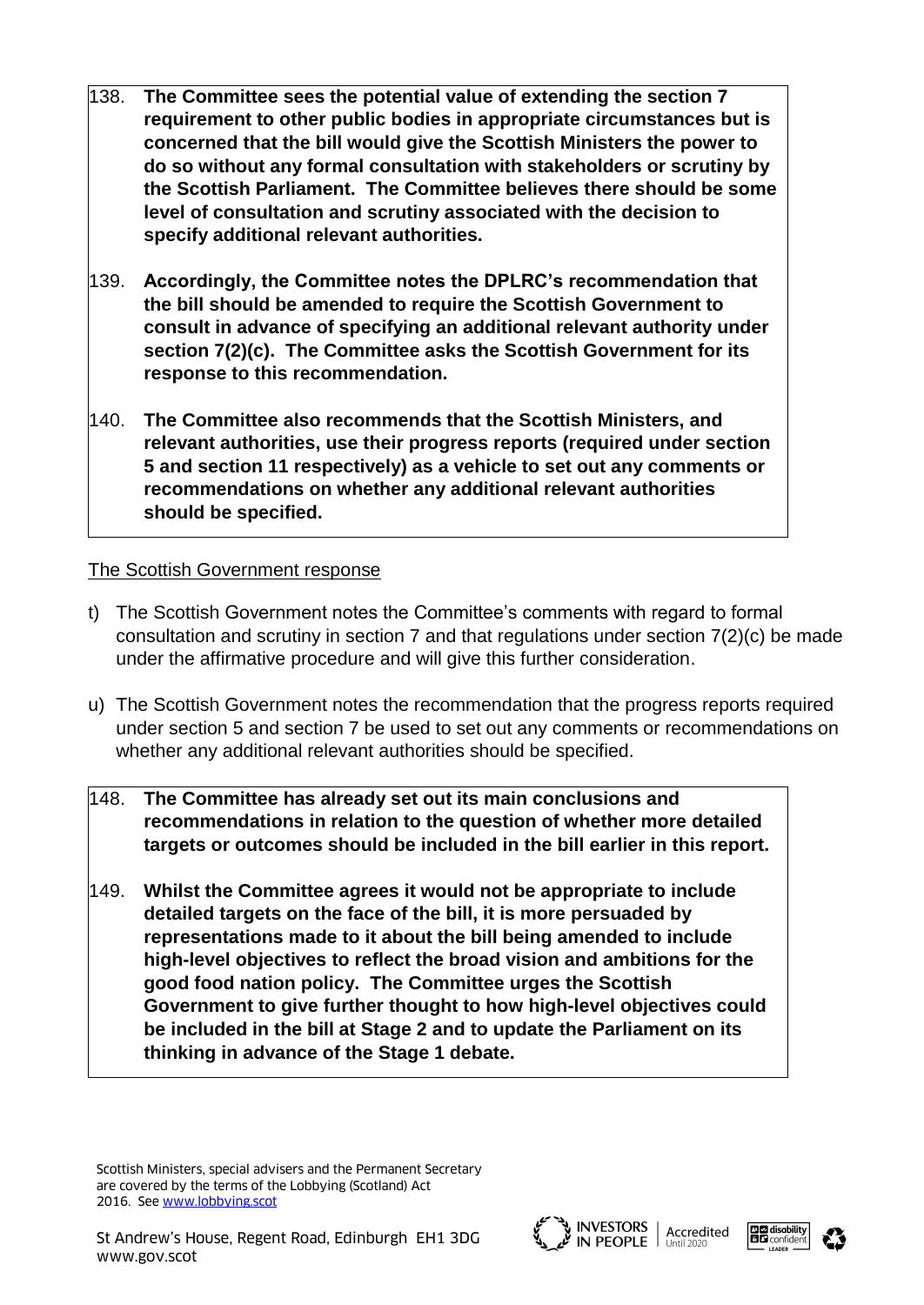- v) Noted, response provided above in paragraphs d) and e).
- 158. **The Committee believes that the current oversight provision in relation to relevant authorities' plans – to lay a progress report under section 11 – and to use existing reporting mechanisms could be strengthened. Accordingly, the Committee recommends the bill is amended at Stage 2 to enhanced the oversight function.**
- 159. **The Committee has already noted the Scottish Government's consideration of whether a new national oversight body is required and has asked the Scottish Government to report back with an update on its thinking in advance of the Stage 1 debate. The Committee asks this update to include proposals around what role a national oversight body could have to support and monitor relevant authorities' progress against their good food nation plans and outcomes.**

# The Scottish Government response

- w) Noted, response provided in paragraphs g) and h).
- 164. **Similar to the Committee's conclusions in relation to the national good food nation plan, members agree that any consultation undertaken by relevant authorities on their good food nation plans must be as wide, inclusive and participatory as possible, in line with their own guidance and equalities duties. The Committee also agrees that the consultation methods used by relevant authorities should be tailored for each specific audience and that 'one size will not fit all'.**

# The Scottish Government response

- x) Noted.
- **168. The Committee notes the Scottish Government's decision to publish its draft national plan before relevant authorities' draft their plans and for the consultation to include the specified functions. The Committee encourages dialogue between the Scottish Government and relevant authorities at this point in order to inform and support relevant authorities' development of their plans.**





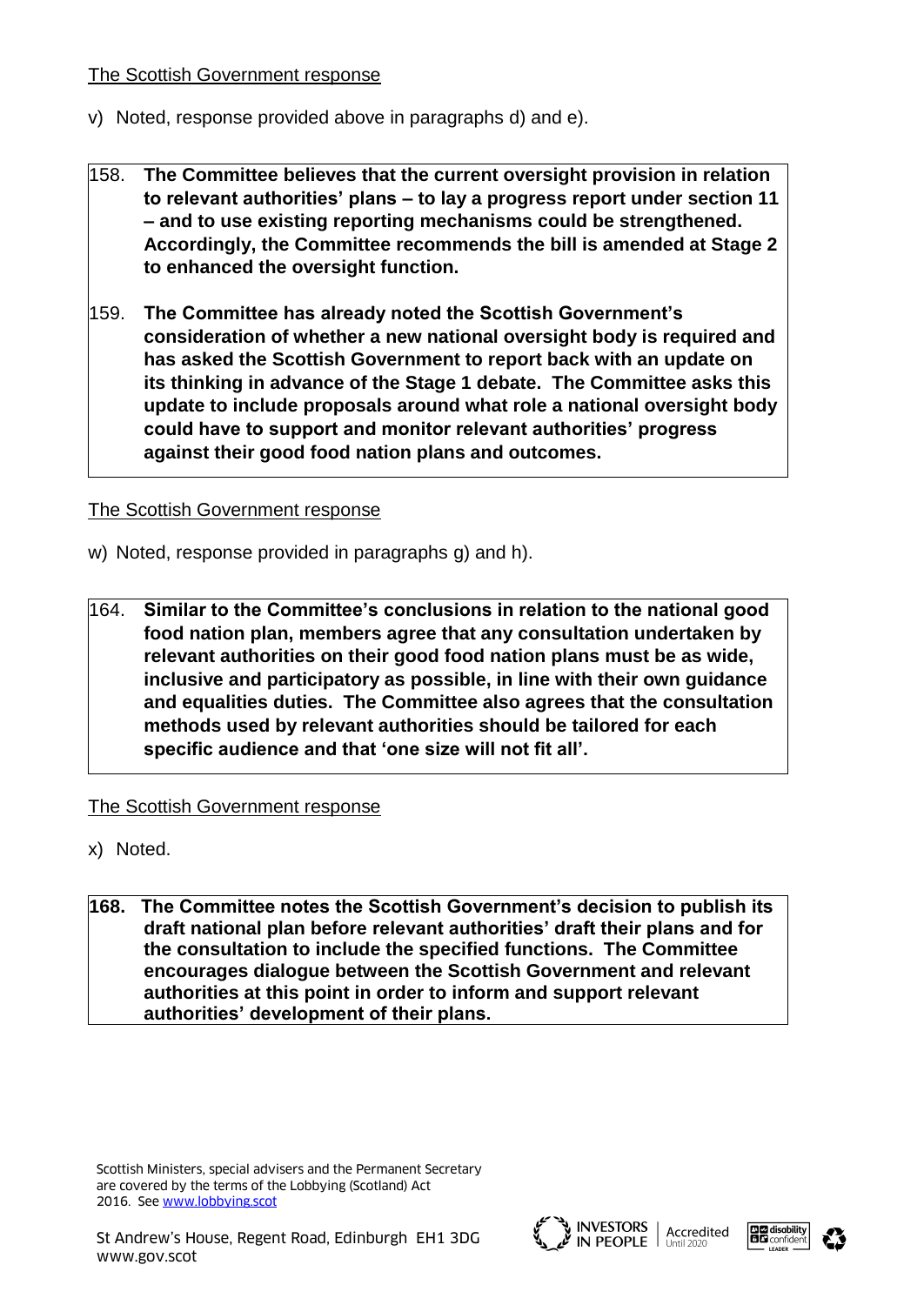- y) The Scottish Government note the Committee's recommendation and will continue to engage with relevant authorities to support development of their plans.
- 175. **As the Committee concluded in relation to section 4, members believe that the requirement for relevant authorities to have regard to their plans is key to the effectiveness of the plans. The Committee would prefer the bill to include a mechanism to monitor how relevant authorities are implementing the bill provisions and demonstrating they are having regard to their good food nation plans when exercising these functions. The Committee has asked for an update on the Scottish Government's thinking in relation to the oversight provisions included in the bill.**
- 176. **The Committee notes the Scottish Government's decision to publish the proposed specified functions with the draft national plan before relevant authorities' draft their plans. The Committee urges the Scottish Government to liaise with the proposed relevant authorities when drafting this list and in advance on the consultation.**

#### The Scottish Government response

- z) The Scottish Government has provided a response in relation to oversight functions in paragraphs g) and h). We note the proposal that the Scottish Government liaise with the relevant authorities when drafting the list of proposed specified functions and will continue our ongoing engagement with the relevant authorities to ensure such liaison takes place.
- 179. **The Committee notes that section 11 is the only oversight provision for relevant authorities set out in the bill. The Committee has already set out its view that the oversight provisions relating to relevant authorities should be strengthened.**
- 180. **The Committee agrees with relevant authorities' comments that the reporting mechanisms should not be burdensome.**
- 181. **The Committee seeks further information from the Scottish Government, in advance of the Stage 1 debate, about what information it envisages section 11 progress reports would include and what scrutiny mechanisms will be in place to monitor relevant authorities' progress.**





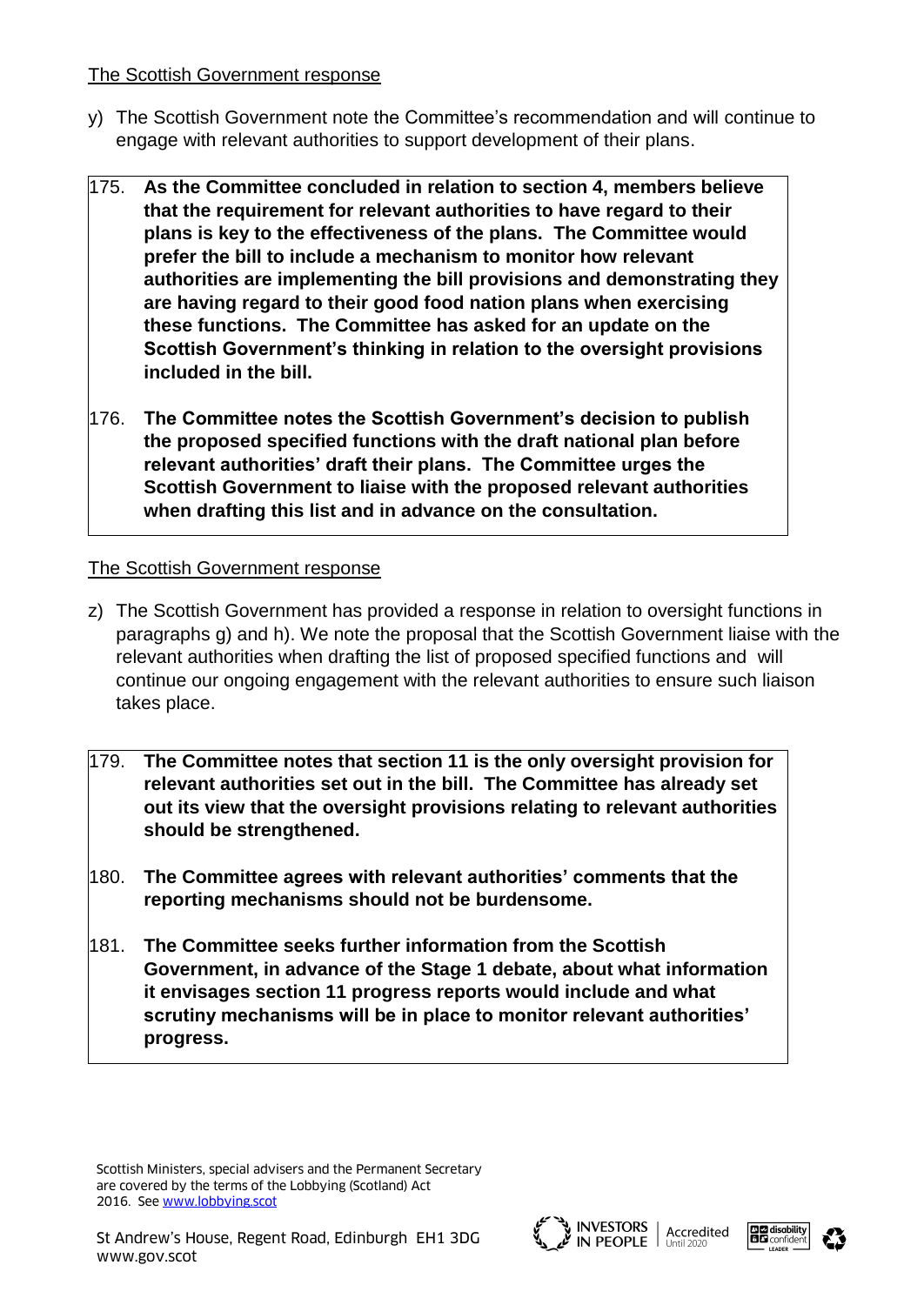- aa)The progress reports required by section 11 will be informed by the progress report that will have been published by the Scottish Government as required by section 5 and will be guided by that. As noted above the Scottish Government has committed to working with COSLA to give further consideration to ways to help, such as the provision of guidance.
- 183. **The Committee notes that relevant authorities are not required to consult as part of its section 12 reviews of their good food nation plans and in advance of revising their plans. The Committee asks the Scottish Government, in its response to this report, to reflect on whether relevant authorities should be required to consult as part of the review process.**

# The Scottish Government response

- bb)The Scottish Government notes the Committee's view on the requirement to consult as part of its section 12 review and will give this further consideration during the Bill process.
- 186. **The Committee notes the DPLRC reported that it was content with the section 15 power for Scottish Ministers to make ancillary provision in relation to the bill and the section 17(2) power to commence provisions.**

# The Scottish Government response

cc) Noted.

# 190. **The Committee has no comment to make in relation to the estimated costs for the Scottish administration.**

# The Scottish Government response

dd)Noted.

- 204. **The Committee notes the financial memorandum only sets out the estimated costs for the relevant authorities to draft and consult on their good food nation plans, to report every two years and review, and potentially revise, every five years.**
- 205. **The Committee also notes, however, that the FM does not set out any costs relating to the implementation of the bill. Although this is a framework bill, and the detailed content of the plans is not set out in the legislation, there is a clear intention that these plans will support**